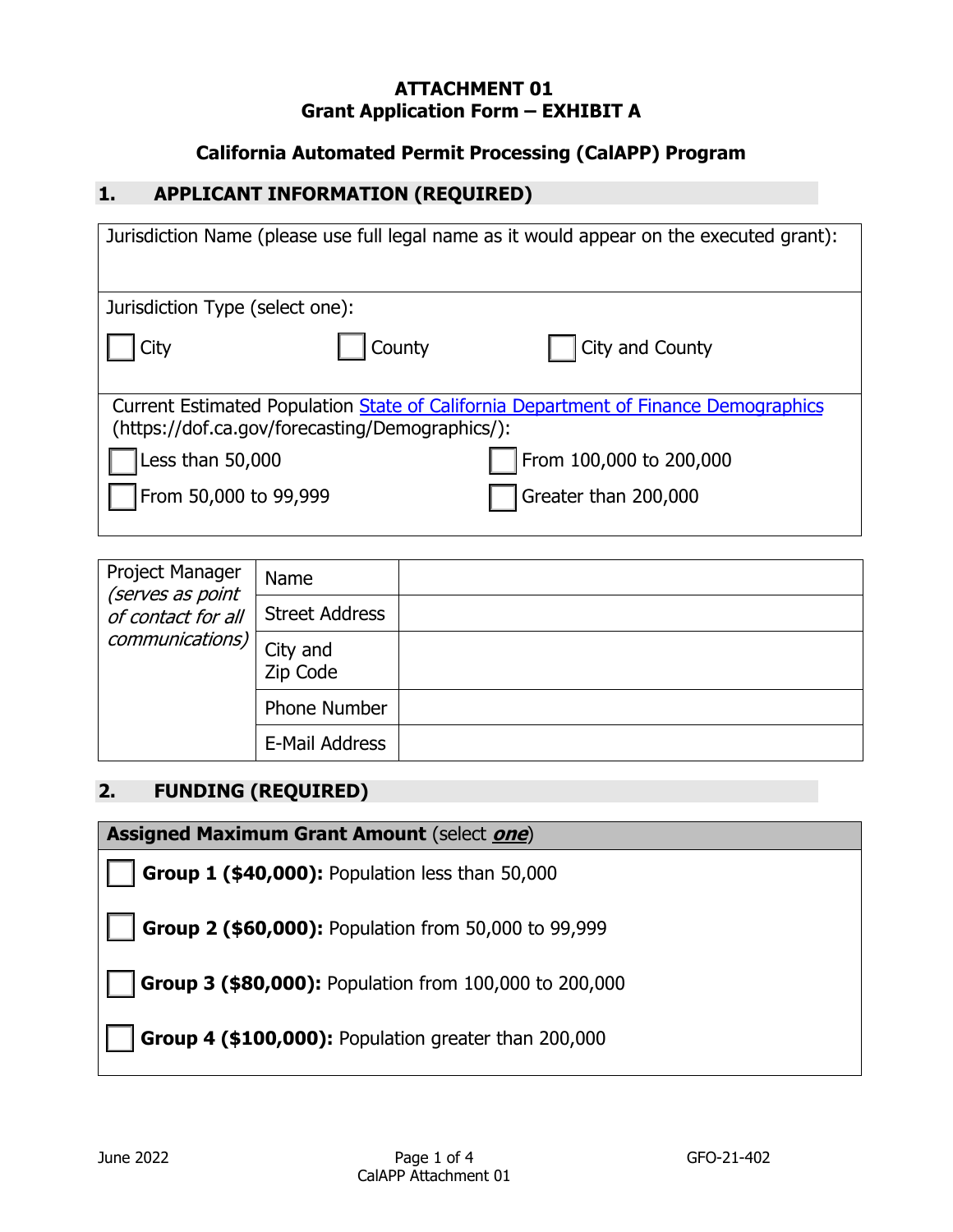# **3. PROJECT INFORMATION (REQUIRED)**

| А. | Online, automated solar permitting platform to be adopted:                                                                                                                                            |
|----|-------------------------------------------------------------------------------------------------------------------------------------------------------------------------------------------------------|
|    | SolarAPP+                                                                                                                                                                                             |
|    | Other. If selected, complete Section 4 ("Additional Information")                                                                                                                                     |
| В. | Please select allowable budget item(s) anticipated to be used (Select<br>at least one):                                                                                                               |
|    | Ongoing in-house staff labor costs associated directly with adoption and<br>maintenance of the platform                                                                                               |
|    | Ongoing third-party or consultant time associated directly with adoption and<br>maintenance of the platform                                                                                           |
|    | Ongoing staff training and education, specific to the platform                                                                                                                                        |
|    | Ongoing training events for local installers, specific to the platform                                                                                                                                |
|    | Essential hardware or equipment necessary to support adoption of the<br>platform                                                                                                                      |
|    | Maintenance, such as adding support for energy storage paired with solar<br>energy system permitting, and subscription cost for permit tracking software<br>in support of adopted permitting platform |

# **C. Estimated Project Timeline\***

\*Enter actual dates if activities already began

| <b>Activity</b>               | Date (Month/Year) |
|-------------------------------|-------------------|
| Begin Development/Pilot       |                   |
| <b>Full Adoption</b>          |                   |
| <b>Staff Training</b>         |                   |
| Training for Local Installers |                   |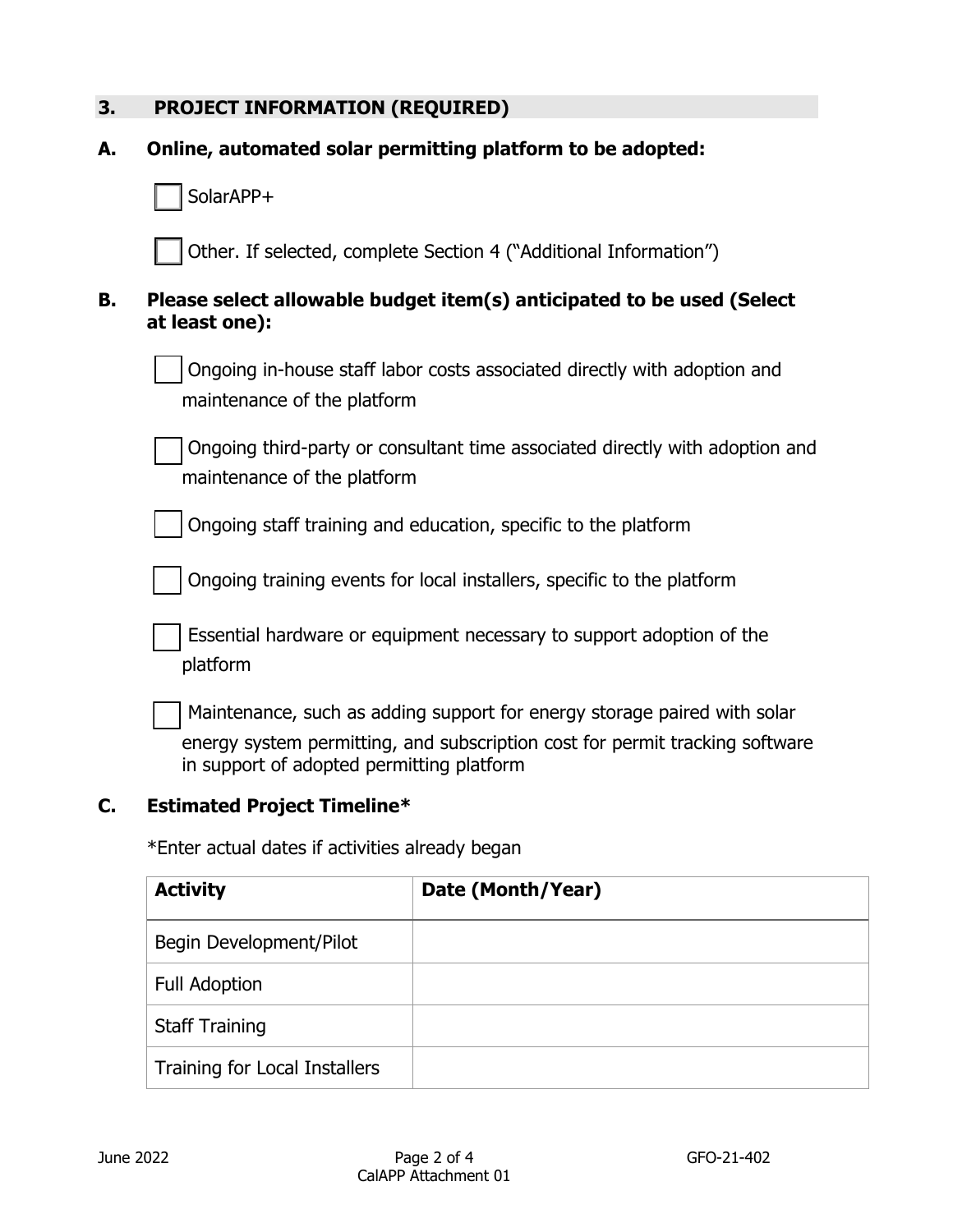### **4. ADDITIONAL INFORMATION (if applicable)**

**NOTE:** Only complete this section if you implement a platform other than SolarAPP+

Please identify whether the following features are supported by the implemented platform. All features are required for the platform to qualify for funding. CEC staff will verify prior to payment approval.

| Performs an automated plan review for residential solar energy<br>systems that completes automatic code compliance checks based<br>on user inputs (such as a contractor), thereby enabling or<br>otherwise issuing permits instantly when the project is confirmed<br>as code compliant, without the need for human review | Yes |  |
|----------------------------------------------------------------------------------------------------------------------------------------------------------------------------------------------------------------------------------------------------------------------------------------------------------------------------|-----|--|
| Supports online, immediate fee payment once an application is<br>complete, which may include auto-invoicing of permit fee costs                                                                                                                                                                                            | Yes |  |
| Supports immediate generation of a permit job card following<br>payment confirmation                                                                                                                                                                                                                                       | Yes |  |
| Blocks noncompliant applications from receiving a permit                                                                                                                                                                                                                                                                   | Yes |  |
| <b>EITHER:</b> 1) Stand-alone permitting tool; <b>OR</b> 2) Integrates with<br>current software and inspection platform already in use                                                                                                                                                                                     | Yes |  |

### **5. REPORTING (REQUIRED)**

| Following adoption and verification of a qualifying platform, the<br>Energy Commission may request, and the Recipient will provide if<br>requested, annual data on the number of permits issued for solar<br>energy systems and a solar energy system paired with an energy<br>storage system including relevant characteristics of those systems,<br>such as system capacity. | ⁄ ρς | N٥ |
|--------------------------------------------------------------------------------------------------------------------------------------------------------------------------------------------------------------------------------------------------------------------------------------------------------------------------------------------------------------------------------|------|----|
| Please indicate your acceptance of these terms.                                                                                                                                                                                                                                                                                                                                |      |    |